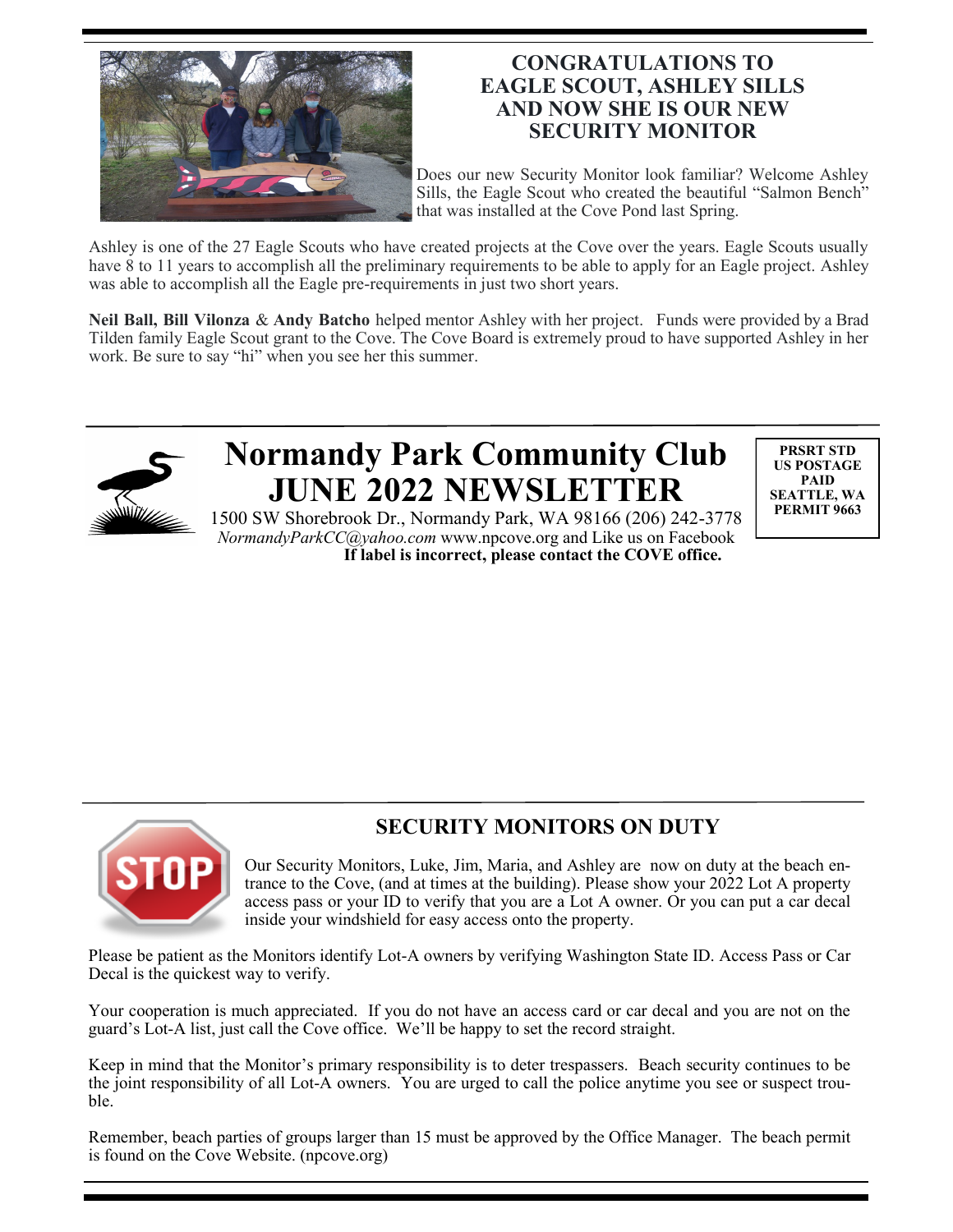## **4th of JULY COMMUNITY CELEBRATION FUN RUN, PARADE, ICE CREAM SOCIAL & MUCH MORE**

It's back…. The festive Normandy Park Community 4th of July Celebration will be in full swing for 2022! Don your red, white, and blue as you wave your flag during the Fun Run and Parade. Then meet neighbors and friends for picnic goodies and live music on the Cove lawn. Enjoy a beautiful day to celebrate both our country and our community.

It may not fee like summer, but, Monday, July 4th is just around the corner. We hope that you are planning to participate in the community festivities from 10:00 a.m. until 2:00 p.m. The Board of Trustees encourages **ALL** Normandy Park residents, their families, and friends to join the festivities.

The day begins at 10:25 a.m. with our 2.8K **Fun Run**, which is only as competitive as you make it. It's free. Registration will be day of ONLY. Registration forms can be found on the website, www.npcove.org. The course is from Marvista Elementary to Marine View Drive &

SW Normandy Terrace. Runners should arrive at the starting area by 9:30am to complete registration and pick up numbers.

At 10:30 a.m. our **Children's Parade** leaves the Marvista parking lot. Everyone is welcome to join in, either from the start (be at Marvista no later than 10:15) or from anywhere along the parade route, which ends at the Cove building. Classic cars, wagons, bicycles, strollers, marching bands - - all are encouraged to participate. Paint your face, decorate your car or bike, get out your flags; be festive! Please, however, **no campaigning or political signs**. The Normandy Park Arts Commission will once again offer children prizes for all decorated bicycles, located at the NPCC Courts.

Once everyone arrives at the Cove after the parade (at approximately 11:15 a.m.), free hot dogs, beverages, popcorn, and ice cream will be served. The field will be lined with classic cars.

We are always looking for additional volunteers to assist with activities. If you can help, please contact the Staci at the Cove office ASAP. This event is a great opportunity to reconnect with friends and neighbors before going on to your own private 4th of July celebration. Can't wait to see you there!

## **FOOD TRUCK WEDNESDAYS AND MUSIC ON THE LAWN**

We all had so much fun last year with our Food Truck Wednesdays, we are bringing them back this summer. First food truck Wednesday will be July 13th and will run through September 7th.

Gather on the Cove lawn, have dinner, and enjoy the music. It's the party that's right up the street and everyone is invited.

 $\frac{7}{13}$ : Super Dawgs  $\frac{7}{20}$ : Stacks Burgers Khun 9 Thai Mayas Music: Danelle Hays Music: Chuck Gay

Sweet Wheels **Paparepas** Music: Paloma Dettloff Music: PB&J

Mexicuban Peco's BBQ Mikes Shaved Ice Sugar & Spoon

 $\frac{7}{27}$ : Kiss My Gritts 8/3: Billy's Cheesesteak The Cheese Pit Cascadia Pizza



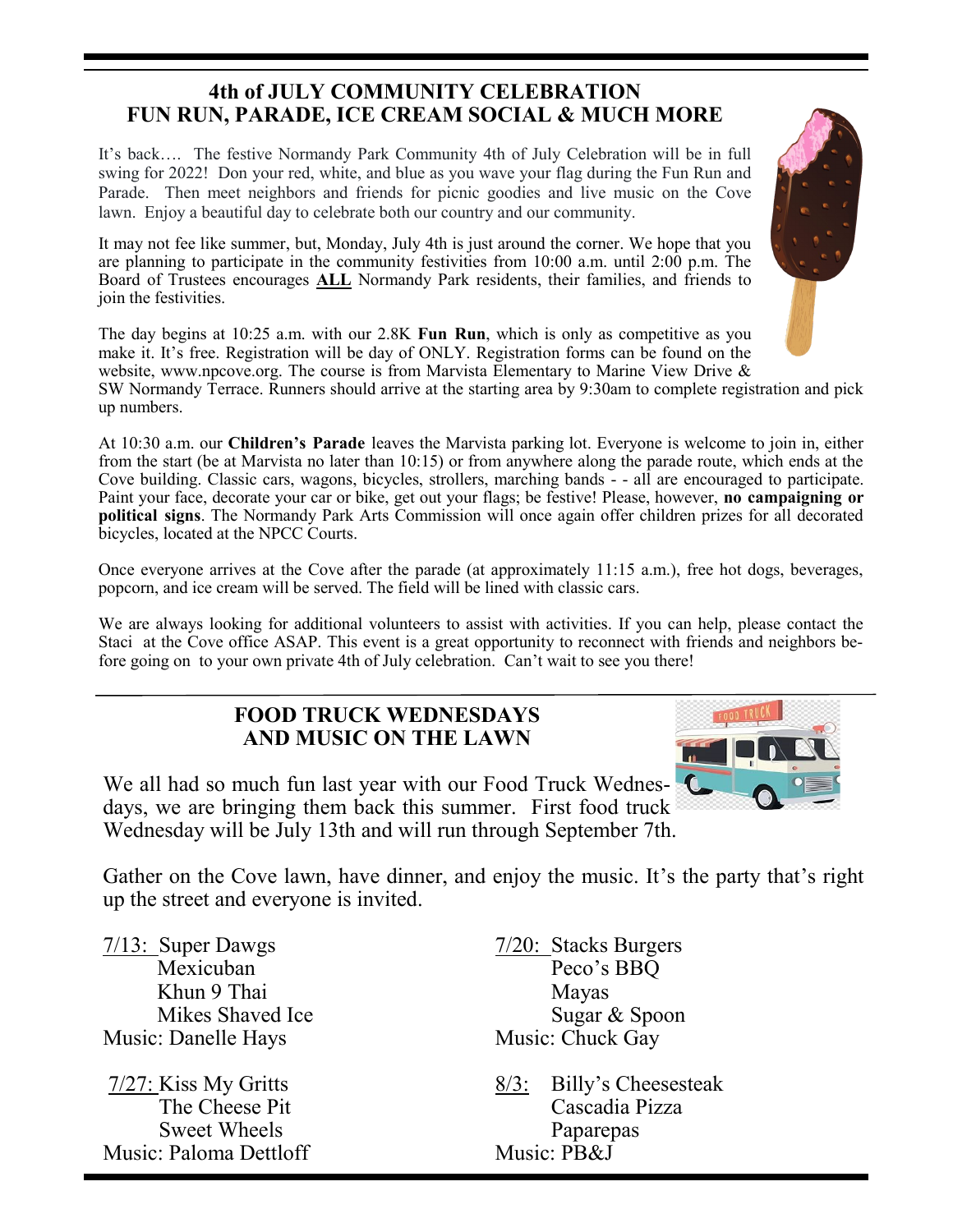## **FREE FITNESS "FOUR" YOU**

#### **A Body Blast Barre Workout July 4th at 8:30am-9:30am (free)**

Join the fitness fun at the Cove on the  $4<sup>th</sup>$  of July. Pulse, pump, and sweat with Instructor Pam to kick off the holiday celebration. High energy and great music! Bing a yoga mat, set of dumbbells, water bottle, and wear workout shoes for this total body workout.



#### **GUIDELINES FOR FIREWORKS AT THE COVE**

Setting off fireworks at the beach to celebrate Independence Day has long been a family tradition at the Cove. There will be two police officers in addition to our Security Monitors to enforce the City and State ban on illegal fireworks. We ask that all Lot-A owners and their guests observe the following guidelines this Fourth.

- **Discharge only legal, "safe & sane" fireworks. (Illegal fireworks include: firecrackers, bottle rockets, missiles and rockets; these will be confiscated.)**
- Children under the age of 16 may not possess or discharge fireworks unless under supervision of an adult.
- Clean up after yourself. Convenient garbage collection cans and dumpsters are located at the beach area.
- Be aware that the beach is very crowded, and misguided fireworks can cause injury. Direct fireworks only out over the water.
- The City Ordinance prohibits the discharge of fireworks after 11:00pm. Again, please be considerate of your neighbors.
- Donate some time Tuesday morning to help with final clean up.
- Celebrate, have fun, but please act responsibly so others can also enjoy this special time.

**Fireworks may be discharged on the Cove property ONLY during the times listed below: July 3rd, between 6pm and 11pm July 4th, between 4pm and 11pm**

#### **2022 COVE EVENTS**

| July  | 04  | Fun Run, Parade &            |  |
|-------|-----|------------------------------|--|
|       |     | Ice Cream Social             |  |
| July  | 09  | Stewards of the Cove         |  |
| July  | 13  | Food Truck                   |  |
| July  | 20  | Food Truck                   |  |
| July  | 27  | Food Truck                   |  |
| July  | 28  | Wine Club                    |  |
| Aug.  | 03  | Food Truck                   |  |
| Aug.  | 10  | Food Truck                   |  |
| Aug.  | 13  | Stewards of the Cove         |  |
| Aug.  | 17  | Food Truck                   |  |
| Aug.  | 24  | Food Truck                   |  |
| Aug.  | 31  | Food Truck                   |  |
| Sept. | 07  | Food Truck                   |  |
| Sept. | 10  | Stewards of the Cove         |  |
| Oct.  | 08  | Stewards of the Cove         |  |
| Oct.  | 29  | <b>Adult Halloween Party</b> |  |
| Oct.  | 29  | Kids Halloween Party         |  |
| Nov.  | 5/6 | <b>Artist United Show</b>    |  |
| Dec.  | 03  | Holiday Bazaar               |  |
| Dec.  | 02  | Santa Party                  |  |

#### **2022 NPCC DIRECTORY**

#### **Officers:**

| Bob Cowan                | President | 206-715-4247 |
|--------------------------|-----------|--------------|
| Andrea Prasse Vice Pres. |           | Unlisted     |
| Eileen Hess Secretary    |           | 206-246-4873 |
| Diane Numrich Treasurer  |           | 206-920-5660 |

#### **Other Board Members:**

| Eric Mosher               | S & W | 206-243-2321 |
|---------------------------|-------|--------------|
| Mark Lewinger             | B & G | 602-722-3801 |
| Jamie Kroeger             |       | 206-334-7974 |
| Marco Pinheiro            | B & G | 206-963-4287 |
| Patty Spangler Membership |       | 206-242-0596 |
| Gene Swansinger Courts    |       | 206-960-6482 |
| Jamie Smugeresky          |       | Unlisted     |
| Tamara Sheldon            |       | 206-915-3307 |

#### **Office Manager:**

Staci McLaughlin 206-242-3778 normandyparkcc@yahoo.com

*FYI, you do not have to be a Board member to be on a committee. If you would like to serve, just contact the chairperson or the Cove office.*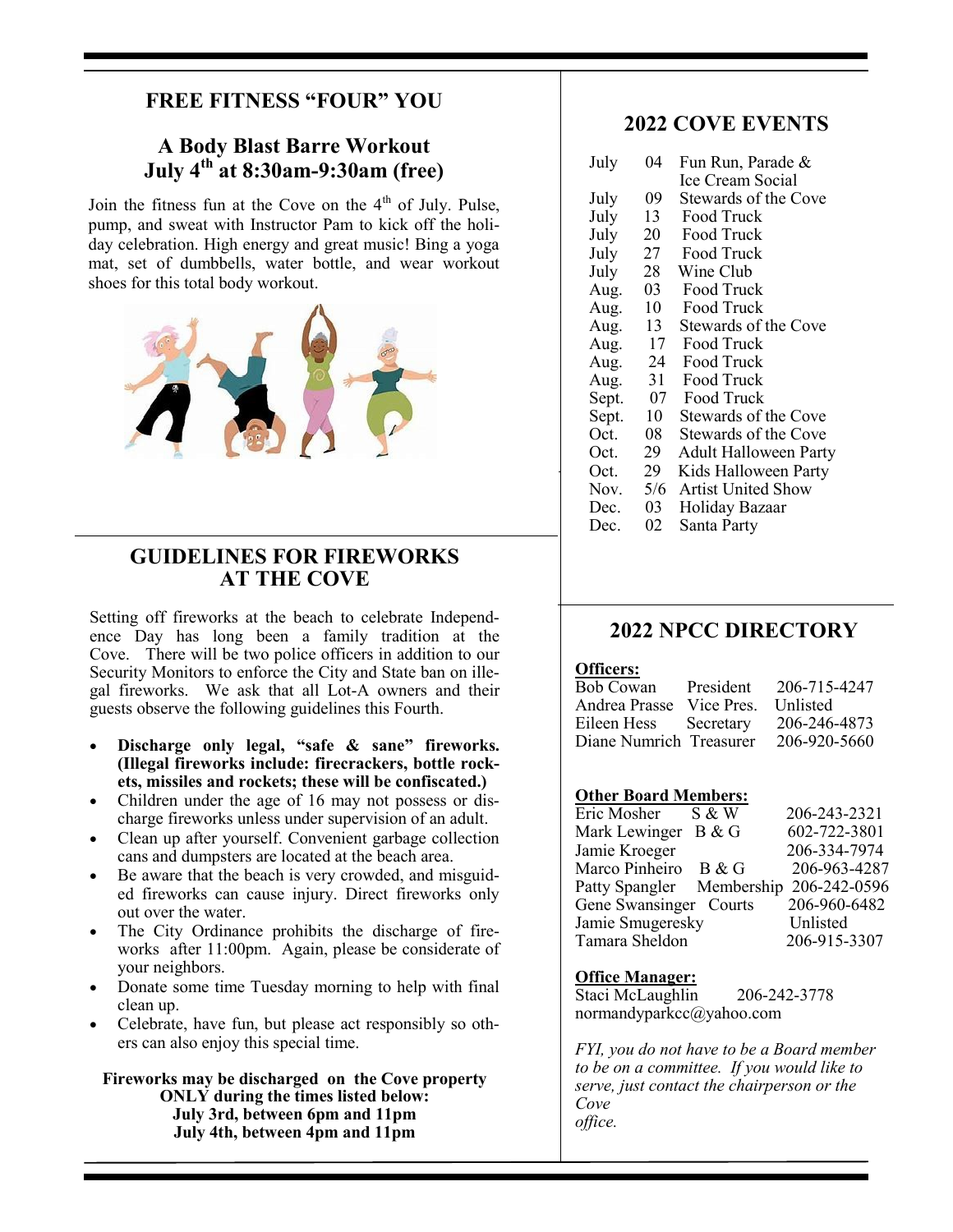### **THE 4th OF JULY GRAND MARSHALS ARE…… Bob & Kris Cummings and Bill & Eileen Hess**

Bob has been a nearly life-long resident of Normandy Park since his parents moved here in 1949 when he was 4 months old. Their family lived in a small house on Riviera Place SW and then moved to a much larger house on Marine View Drive with more property and lots of woods to play in. Bob lived there with parents Jim and Eunice Cummings, brothers Richard and Glenn ,and sister Susan. He went to Marvista Elementary, Olympic Junior High and graduated from Mt. Rainier High School.

Summers were spent swimming at Olympic View pool, waterskiing off Normandy Park Beach and enjoying many picnics with friends and family.

After Bob and his wonderful wife Kris married, they lived for a short time in Ballard but then decided Normandy Park was the place to raise their son Jeff. They purchased a house in the north end of Normandy Park in 1978. Soon their daughter Michele was born and both kids enjoyed growing up here. Bob has always loved living here and does a lot of volunteer work at the beach and the Cove.

Bob enjoys spending time working with Stewards of the Cove and helping wherever needed. Along with Bill Hess, Bob has been mowing the picnic area and the field for over 10 years as part of the "Mower Men" team. You may also see Bob down at the Cove Beach with their golden retriever, Romeo. Bob and Kris also enjoy camping and spending time with family, including their two beautiful grandchildren, Taryn and Nolan.

Bob and Kris are members of Southminster Presbyterian Church. One of Bob's best volunteer trips was in 2007 when their church sent a second group to Bay St. Louis, Mississippi to help rebuild after Hurricane Katrina. Working with Habitat for Humanity was a great experience preparing to build a house. Then in one day we built most of the house, complete with plumbing and electrical inspections.

Normandy Park is a great community of people!

A Wisconsin native, Bill graduated from UW-LaCrosse and began his career working for the YMCA as Youth Director. He met Eileen at Y, where she was the Aquatic Director. They married in 1983, and after a few years, decided to head west. Bill landed a position with the Seattle YMCA as the Fauntleroy Program Director and YMCA Camp Colman Director and worked there until 1992.

Time for another move - a career change as Bill got his teaching credentials and later his master's in education. Bill worked in the Auburn School District, first as an elementary classroom teacher then landing his dream job teaching Physical Education. For 15 years, Bill played at work!

It did not take long to fall in love with the beauty and outdoor opportunities of the PNW. Living first in the north end, Bill and Eileen later settled in Normandy Park in 1992. They remember their realtor driving to the Cove and talking about "Lot-A" properties. Little did they know what that would come to mean!

As dog owners, the Cove quickly became a great place to walk. About 15 years ago, Bill spotted a sign for Stewards of the Cove and showed up for a Saturday work party. A nice guy named Tony Cassarino greeted him with open arms and a tight grip — which he has yet to release 20 years later! Retirement led to an increase in Cove activities, including lawn mowing and trimming, trash pickup, dog bag dispenser duties, and regular Stewards work parties. The team of "Mower Men", Bill and Bob Cummings, can regularly be seen manicuring the Cove grounds on their John Deere tractors.

The Cove is a family affair. When Eileen retired from work at the Puget Sound Blood Center developing the Unrelated Bone Marrow Donor Program and then as a Program Director for HIV/AIDS clinical trials at the Fred Hutchinson Cancer Research Center, there was opportunity waiting for her. Now in her 6th year on the Cove Board of Trustees as Secretary, Eileen also helps Staci with newsletters and communications, and joins Stewards as part of the food crew.

Bill and Eileen also volunteer for Catholic Community Services. Bill provides lawn care to seniors, allowing them to remain in their homes. Eileen is a phone buddy, offering a friendly voice to those in need.

When not in the area, Bill and Eileen are usually at their Kahler Glen vacation place near Lake Wenatchee, enjoying everything from the golf course to the ski trails.

The Hess Crew, including springer Lacey and tabby HRH Kate, are proud to call Normandy Park home. It's a special community and they delight in many friends, including golf buddies, fellow UW fans, and neighbors to share dinner and raise a glass. It is an honor to serve as one of the 2022 NP Grand Marshals.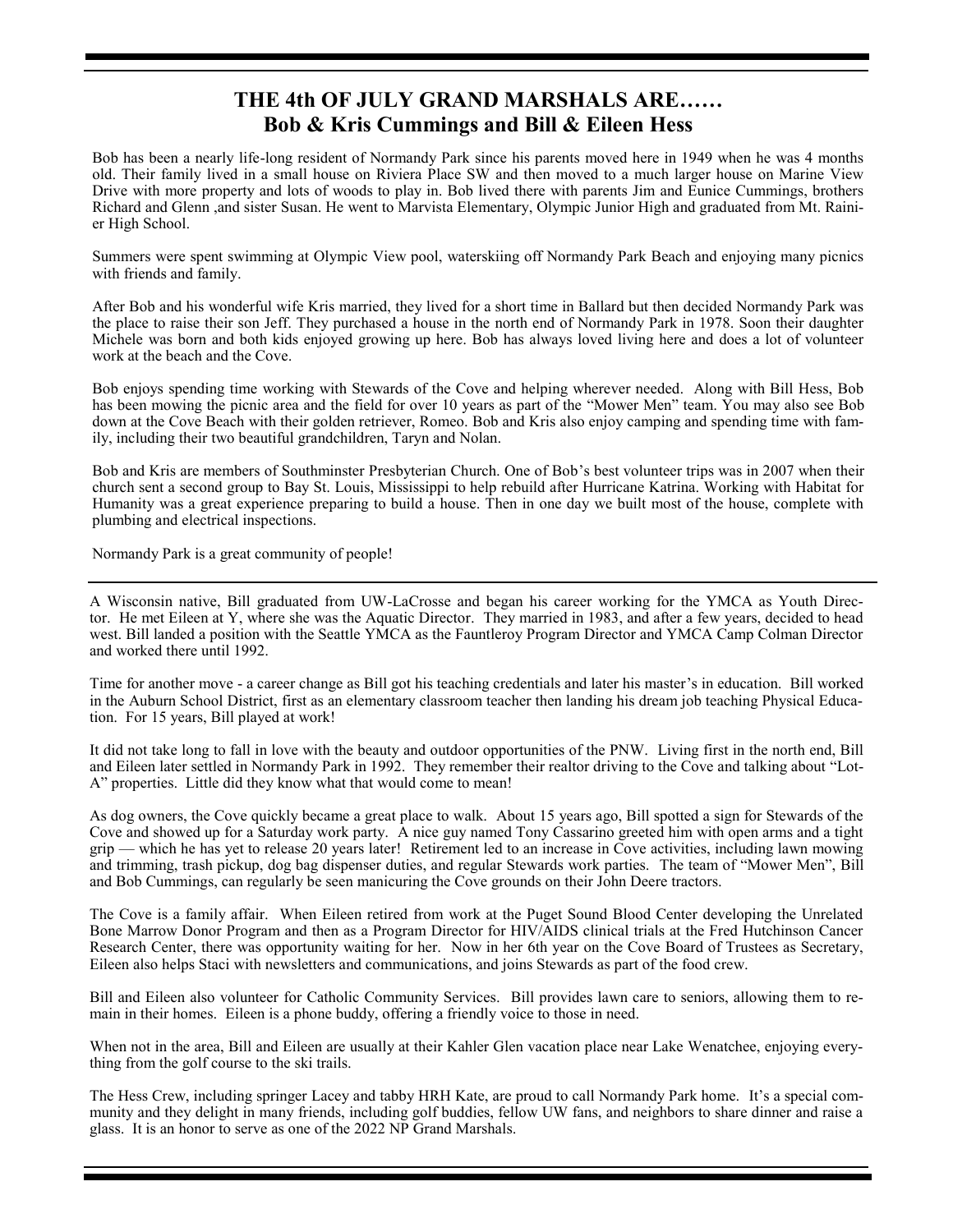

### **BUSY, BUSY AT THE COVE HUGE THANKS TO OUR INVALUABLE VOLUNTEERS**

• The Cove suffered a main-line water leak. **Mark Lewinger** went into action finding the proper parts and tools to repair the leak within hours.

- **Mark Lewinger** & **Ron Ebbers** made some structural repairs to the little bridge on the raised walkway to keep it in operating order until it's replaced.
- **Bob Cummings** and **Bill Hess** have mowed the Cove lawn and beach several times this spring and made repairs to the new mower that had a broken belt.
- **Bill Hess** empties all the trash cans around the Cove property weekly and he and **Eileen Hess** keep the "doggy bag" boxes stocked.
- Rummage Sale was orgainzied by **Staci McLaughlin**. Other volunteers who helped bring this fun spring time event together were: **Tamara & Joe Sheldon, Elaine & Tony Cassarino, Patty Spangler, Bill Vilonza, Andy Batcho, Mark Lewinger,** and **Andrea Prasse**.
- **Bill Vilonza** and **Bob Cummings** removed the broken "little airplane" toy. Repairs are being considered.
- Stewards of the Cove, led by **Eric Mosher & Tony Cassarino** have accomplished a ton of work on the grounds, brush trimmed, weed-whacking, flower beds weeded, new plantings. In the last two months, dozens of volunteers prepared the property for spring. **Eileen Hess, Georgia Mosher, Sidney Cass, Elaine Cassarino,** and **Kris Cummings** supplied lunches for the Stewards.
- **Eric Mosher** and his team of volunteers **Clarke Brant, Bill Hess, Elaine Cassarino, Bill Vilonza** and **Larry Williams** shoveled, wheel barrowed, and raked nearly 5 cu. yds. of bark mulch onto our flower beds. They're looking great!!
- **Gene Swansiger** and a crew of volunteers trimmed brush around the courts, washed the courts and repaired cracks in the surfaces. They also hired a new youth tennis coach after Ryan Fike announced his retirement from Cove lessons.
- Earlier in the Spring, **Neil Ball** replaced the old deck lighting with new LED lighting.
- **Andy Batcho** made repairs to the automatic fire starter in the Cove fireplace.
- Neil Ball replace the plywood and carpeting on the entrance ramp to the Cove deck. A big job!
- Mark Lewinger, Andy & Georgia Batcho replaced the failed Cove microwave, trimmed brush along the stream and parking lots, and **Mark Lewinger** replaced a broken handrail support.
- **Neil Ball** and **Mark Lewinger** replaced the aging decking on the "Big Toy". It looks beautiful.
- **Staci McLaughlin** organized our Easter Egg Hunt, along with **Jim McLaughlin, Colleen West, Andy & Georgia Batcho, Kris & Bob Cummings, Tony & Elaine Cassarino, Tamara & Joe Sheldon, Maya Gough,** and **Anthony & Jordan Cassarino.**

The Cove volunteers are invaluable to keeping the 18-acre Lot-A Cove property in good working order and looking beautiful. Every year, volunteers save the Lot-A owners over \$40,000 in labor costs to keep the Cove operating. Say Thanks to a volunteer! Please considering volunteering your time. We appreciate even a hour here or there. We have small and large projects, we have outdoor or indoor projects, and as always, lots of social activities where you can help. Contact Staci at the Cove office.